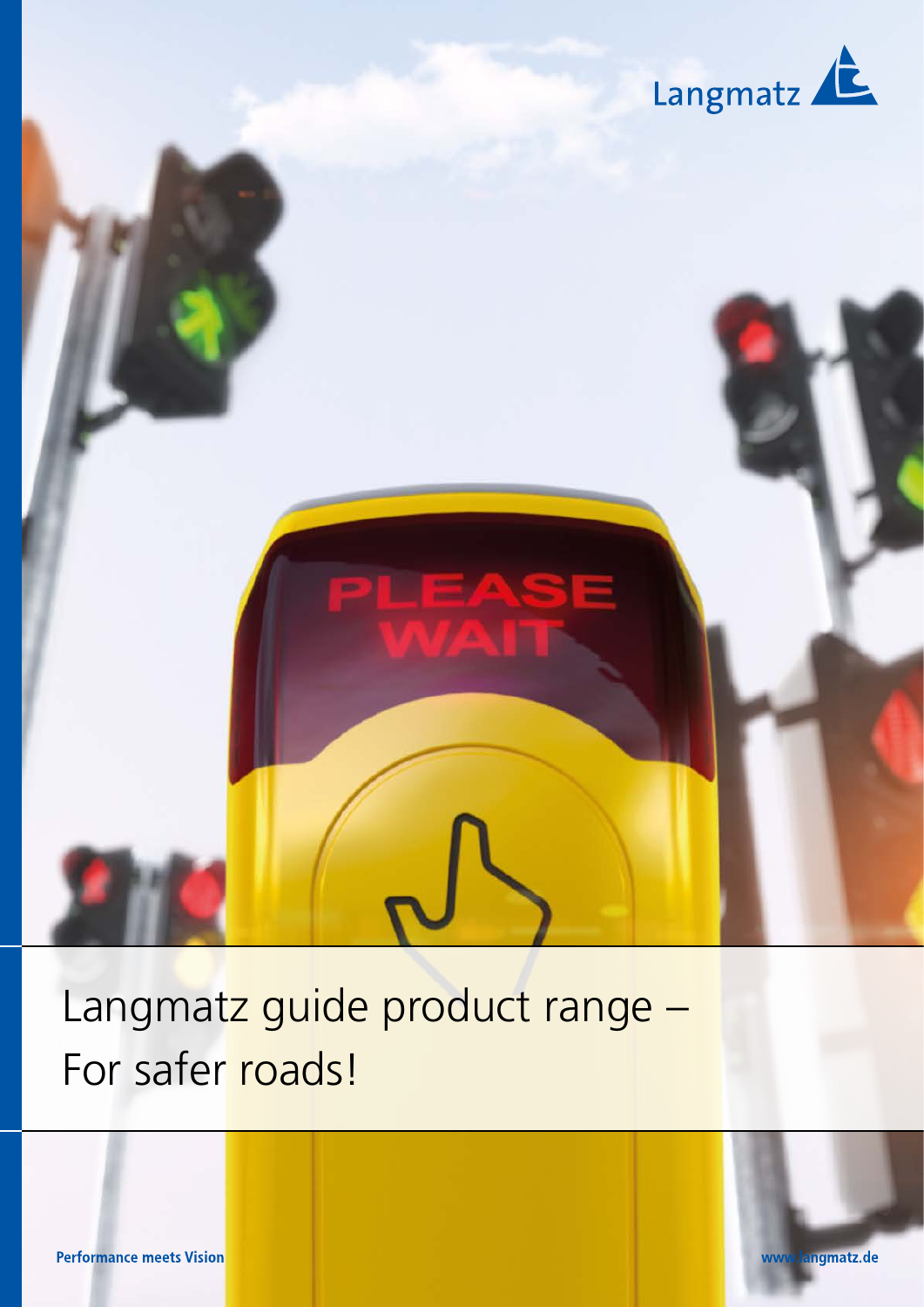## **Langmatz Signal Requesting Devices**











The EK 424 easyguide is a simple device for pedestrians. A tried-and-tested signal requesting device with basic central functions for an ideal price/performance ratio.

### **Our basic variant: basicquicle**

The EK 524 basicguide is a signal requesting device for pedestrians and visually impaired people which features pre-defined standard settings. An integrated speaker is optional. The EK 98 acoustic signalling device can be used in combination with the basicguide. Adjusted to the traffic noise, this enables independent output of the orientation sound and/or pedestrian crossing signal – even without a signal requesting device.

### **Our high-end variant: crossquade**

The high-end EK 533 crossguide device is already known in Germany as the "talking traffic light". The device for pedestrians and visually impaired people is able to control the volume of the acoustic signals to match the time of day and traffic noise. As a special feature, voice announcements and signals can be individually entered and played back. The acoustic technology is pre-installed. We supply an acoustic signalling device as an added extra.



## **Our tunnel variant: safetyguzde**

The EK 534 SOS/emergency call button ensures the safety of road users in tunnels. Acoustic feedback of up to 85 dB is possible (in accordance with RABT guidelines). Custom-defined texts for visual feedback can be entered.





### **The complete range of guide products**

For more than 30 years, Langmatz has been making a contribution to improved road safety with its innovative products. In this field, we supply modern signal requesting devices for traffic light installations in a variety of designs, in addition to acoustic signalling devices and SOS/emergency call buttons for road tunnels. Pedestrian signal requesting devices from Langmatz can be used by pedestrians to request a green signal at traffic light installations, while the signalling status can be communicated to visually impaired people through both acoustic and haptic signals.

#### **Advantages of Langmatz signal requesting devices:**

- **Universal voltage**
- $\blacksquare$  Easy to install
- **Multifunctional configuration options**
- $\blacksquare$  Secured against vandalism without accessories
- $\blacksquare$  Approved by all major signal engineering firms

### **Buttons from Langmatz: Wait for the signal!**

All over the world, people put their trust in signal requesting devices from Langmatz. We gave these devices the name "guide" – after all, they lead, guide and direct pedestrians. The signal request is entirely reliable regardless of the weather conditions, and the devices can even be operated while wearing gloves.

We supply three differently configured variants which already feature a comprehensive range of basic functions.

#### **Functions of Langmatz signal requesting devices:**

- **Large-surface push-button**
- **Capacitive sensor**
- $\blacksquare$  High mechanical strength
- $\blacksquare$  Suitable for all pole diameters
- Visual feedback



### **Our entry-level variant: easyquade**